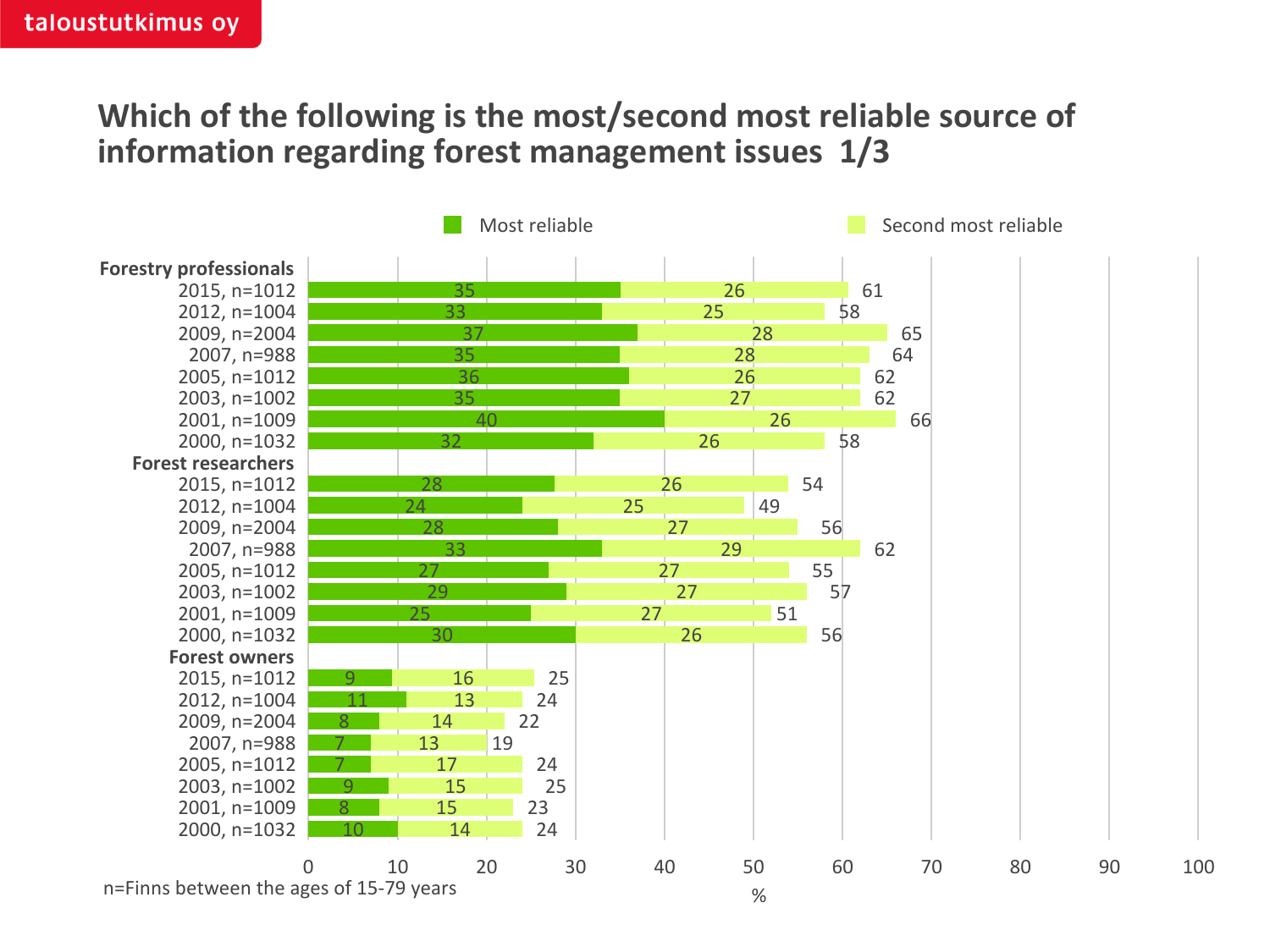## **Which of the following is the most/second most reliable source of information regarding forest management issues 2/3**